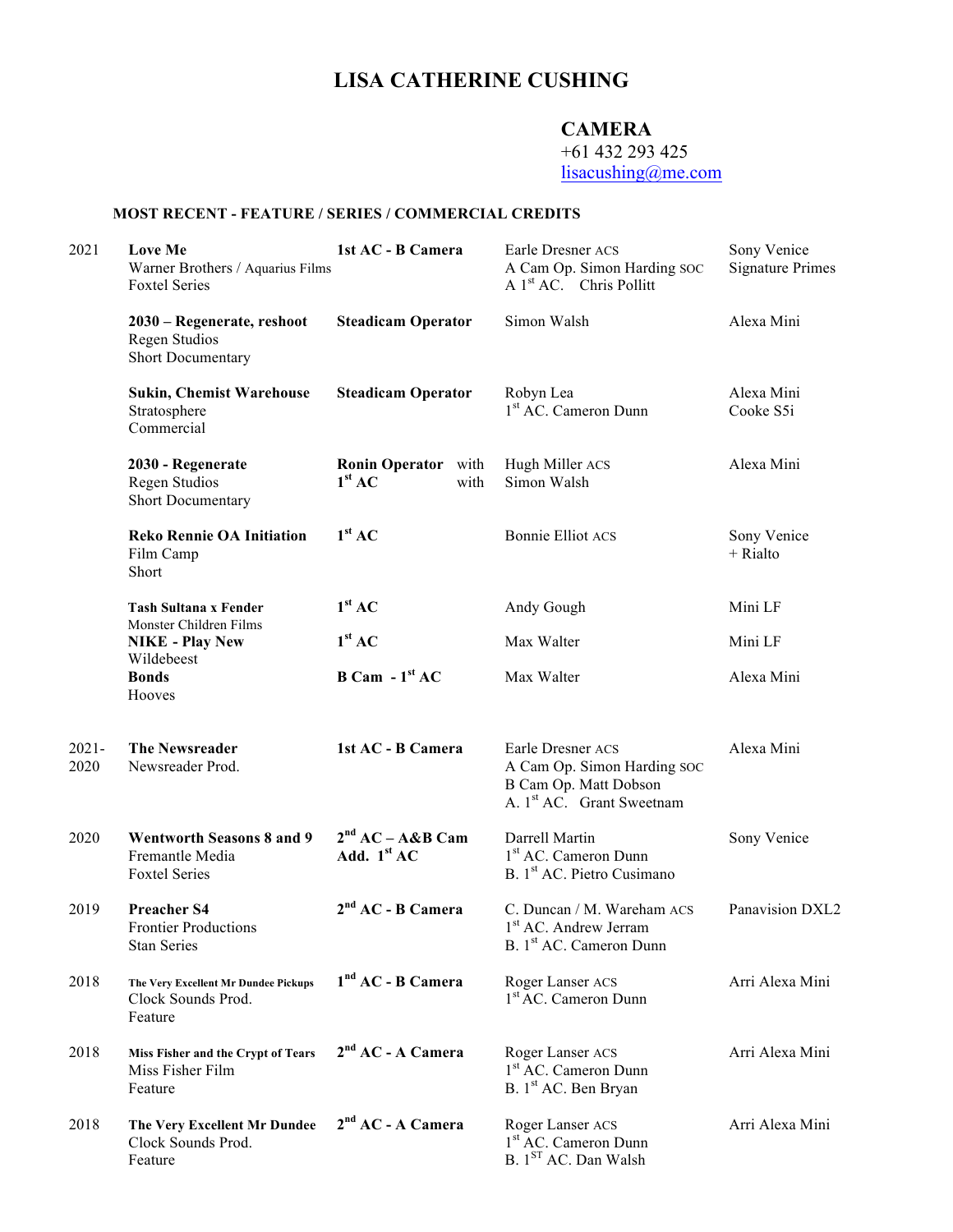| 2018         | <b>The God Child</b><br>Independent Short                             | 1 <sup>st</sup> AC                                           | Matthew Jenkins                                                                                    | Arri Alexa Mini               |
|--------------|-----------------------------------------------------------------------|--------------------------------------------------------------|----------------------------------------------------------------------------------------------------|-------------------------------|
| 2018         | The Whistleblower<br><b>Whistle Movie Productions</b><br>Feature      | 2 <sup>nd</sup> AC Action Unit                               | Jamie Doolan<br>1 <sup>st</sup> AC. Cameron Dunn                                                   | Arri Alexa Mini<br><b>SXT</b> |
| 2017         | 2040<br>2040 Film PTY LTD<br>Feature                                  | Video Split/VFX onset comp. Hugh Miller ACS<br>Data Wrangler | 1 <sup>st</sup> AC. Jesse Minter                                                                   | Arri Alexa Mini               |
| 2017         | <b>Dirty Feet</b><br>Kev the Fairlane PTY LTD<br>Miniseries           | 1 <sup>st</sup> AC                                           | Matthew Temple                                                                                     | Arri Amira                    |
| 2017         | <b>Romper Stomper</b><br>RPRD #1 PTY LTD<br><b>Stan Series</b>        | $2nd AC - B Camera$                                          | <b>Bonnie Elliot ACS</b><br>1 <sup>ST</sup> AC. Chris Child<br>B. 1 <sup>st</sup> AC. Cameron Dunn | Red Dragon                    |
| 2017         | <b>Undertow</b><br>Undertow PTY LTD<br>Feature                        | $2^{nd}$ AC                                                  | <b>Bonnie Elliot ACS</b><br>1st AC. Kitty May Allwood                                              | Arri Amira                    |
| 2016         | Glitch S2<br>Matchbox Pictures<br>Netflix, ABC Series                 | $2nd AC - B Camera$                                          | Earle Dresner ACS<br>1 <sup>st</sup> AC. Matt Dobson<br>B. 1 <sup>st</sup> AC. Cameron Dunn        | Red Weapon                    |
| 2016         | <b>The Warriors</b><br><b>ABC</b><br>Series                           | $2nd AC - A Camera$                                          | John Brawley<br>1 <sup>st</sup> AC. Matt Dobson<br>B. 1 <sup>st</sup> AC. Kitty Allwood            | <b>Black Magic Ursa</b>       |
| 2016         | <b>Newtons Law</b><br>ABC, Every Cloud Prod.<br>Series                | $2nd AC - A Camera$                                          | John Stokes ACS<br>1 <sup>st</sup> AC. Cameron Dunn<br>B. 1 <sup>st</sup> AC. Andrew Jerram        | Arri Alexa                    |
| 2016         | <b>Offspring S6</b><br>Endemol, Network Ten<br>Series                 | $2nd AC - A Camera$                                          | John Brawley ACS<br>1 <sup>st</sup> AC. Jessica Clarke-Nash<br>B. 1st AC. Matt Dobson              | Arri Alexa Studio             |
| 2016         | <b>7 Types of Ambiguity</b><br>ABC, Matchbox Pictures<br>Series       | $2nd AC - B Camera /$<br><b>Video Split</b>                  | <b>Bonnie Elliot ACS</b><br>1 <sup>st</sup> AC. Chris Child<br>B. 1 <sup>st</sup> AC. Cameron Dunn | Arri Amira                    |
| 2016<br>2015 | The Life and Death of Otto Bloom<br>Amazon, Optimism Films<br>Feature | $2nd AC - A Camera$                                          | Laszlo Baranyai ACS HSC<br>1 <sup>st</sup> AC. Peter White                                         | Arri Alexa, Super 16          |
| 2015         | The Legend of Ben Hall<br>Ben Hall Movie PTY LTD<br>Feature           | $1st$ AC - A Camera                                          | Peter Szilveszter<br>B Cam Op. Earle Dresner ACS                                                   | <b>RED</b> Dragon             |
| 2015         | <b>Open Slather</b><br><b>ABC</b><br>Series                           | $2nd AC - A&B$ Cam                                           | Laszlo Baranyai ACS HSC<br>1 <sup>st</sup> AC. Peter White                                         | Arri Alexa                    |
| 2014         | <b>Z</b> for Zachariah<br>Z4Z New Zealand LTD<br>Feature              | $3^{\text{rd}}$ AC<br>Add. B. $2nd AC$                       | Tim Orr<br>1 <sup>st</sup> AC. Pete Cunningham<br>B. 1st AC. David Hammond                         | Arri Alexa                    |
| 2013         | <b>Hope and Wire</b><br>Gaylene Preston Productions<br>Miniseries     | $2nd AC - B Camera /$<br><b>Video Split</b>                  | Thomas Burstyn<br>1 <sup>st</sup> AC. Willy Pearce<br>B. 1st AC. David Hammond                     | RED Epic                      |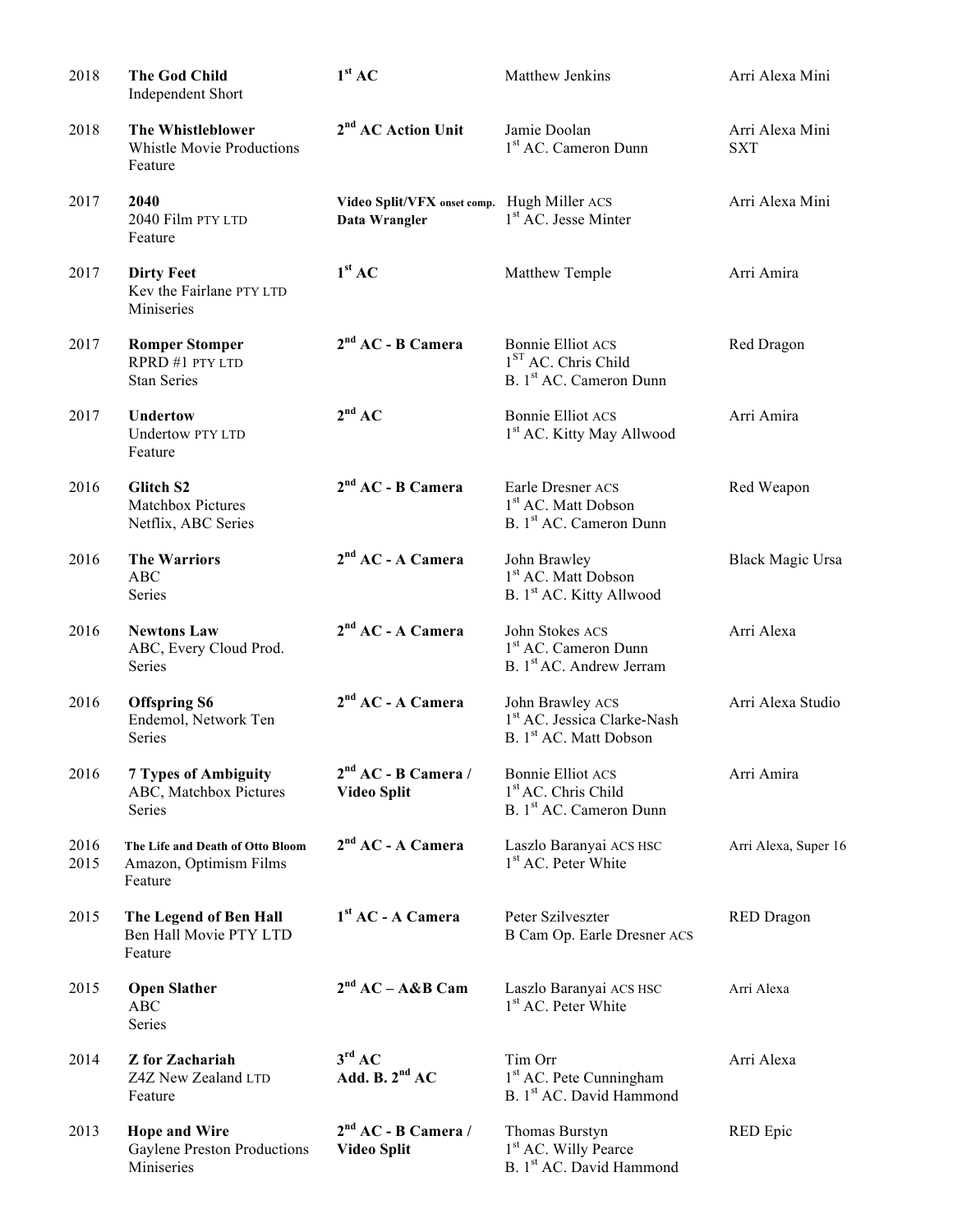#### **ADDITIONAL / DAILIES**

| 2021 | Le Brea<br>Match Box<br>Series                                                                                                                                              | Addt. $2^{nd}$ AC                                                                |                                                                                                                            | M. Wareham/D. Wyvill<br>1 <sup>st</sup> AC. Kitty May Allwood<br>B. 1 <sup>st</sup> AC. Cory Anderson | Sony Venice     |
|------|-----------------------------------------------------------------------------------------------------------------------------------------------------------------------------|----------------------------------------------------------------------------------|----------------------------------------------------------------------------------------------------------------------------|-------------------------------------------------------------------------------------------------------|-----------------|
| 2020 | 1974 Road To Boston<br>Hipwell International Prod.<br>Feature                                                                                                               | Add. $1st AC$<br>$2nd$ Unit                                                      |                                                                                                                            | ChanMin Choi                                                                                          | Arri Alexa Mini |
| 2019 | <b>Bloom S2</b><br>Playmaker<br>Series                                                                                                                                      | Add. $2nd AC$                                                                    |                                                                                                                            | Geoffrey Hall ACS<br>1 <sup>st</sup> AC. Keir Suggett                                                 | Sony Venice     |
| 2019 | Clickbait<br><b>Carnivores Productions</b><br>Miniseries                                                                                                                    | Add. $2st AC$                                                                    |                                                                                                                            | Marden Dean ACS<br>1 <sup>st</sup> AC. Cameron Dunn                                                   | Sony Venice     |
| 2019 | Shantaram<br>Linbaba's Story<br>Series                                                                                                                                      | Add. $2nd AC$                                                                    |                                                                                                                            | Anthony Dod Mantle ASC BSC DFF Alexa 65                                                               |                 |
| 2019 | <b>Playing for Keeps S2</b><br><b>Screentime Productions</b><br>Series                                                                                                      | $2nd$ Unit $2nd$ AC                                                              |                                                                                                                            | M. Smith / 2U D.Martin<br>1 <sup>st</sup> AC. Cameron Dunn                                            | Arri Alexa Mini |
| 2018 | <b>Bad Mothers S1</b><br><b>Bad Mothers PTY</b><br>Series                                                                                                                   | Add. $2nd AC$                                                                    |                                                                                                                            | John Stokes ACS<br>1 <sup>st</sup> AC. Keir Suggett                                                   | Sony Venice     |
| 2018 | <b>Bloom S1</b><br>Playmaker<br>Series                                                                                                                                      | Add. $2nd AC$                                                                    |                                                                                                                            | Geoffrey Hall ACS<br>B. 1 <sup>st</sup> AC. Keir Suggett                                              | Red Helium      |
| 2018 | <b>Playing for Keeps S1</b><br><b>Screentime Productions</b><br>Series                                                                                                      | Add. $2nd AC$                                                                    |                                                                                                                            | Martin Smith<br>1 <sup>st</sup> AC. Keir Suggett                                                      | Arri Alexa Mini |
| 2018 | <b>Jack Irish S2</b><br><b>Essential Media</b><br>Series                                                                                                                    | Add. $2nd AC$                                                                    |                                                                                                                            | Garry Phillips ACS<br>1 <sup>st</sup> AC. Cameron Dunn<br>B. 1 <sup>st</sup> AC. Dan Walsh            | Arri Alexa ST   |
| 2018 | <b>True Story S2</b><br>Radio Karate<br>Series                                                                                                                              | Add. $2nd AC$                                                                    |                                                                                                                            | Matthew Temple<br>1 <sup>st</sup> AC. Rayner Cook<br>B. 1st AC. Kitty May Allwood                     | Arri Amira      |
| 2018 | Back in Very Small Bussiness 1st AC<br><b>BIVSM PTY</b>                                                                                                                     | Pre only for                                                                     |                                                                                                                            | Dan Maxwell<br>1 <sup>st</sup> AC. Kitty May Allwood                                                  | Arri Alexa Mini |
| 2015 | <b>Hunters</b><br>Universal Cable, Matchbox<br>Series                                                                                                                       | Add. $2nd AC$                                                                    |                                                                                                                            | John Brawley ACS<br>1 <sup>st</sup> AC. Andrew Jerram<br>B. 1 <sup>st</sup> AC. Matt Dobson           | Arri Alexa      |
|      | <b>COMMERCIALS</b><br>2019<br>Victoria's Big Build<br>2019<br><b>NBA MG Motors</b><br>2019<br>Racing.com<br>Masterchef<br>2019<br>2018<br><b>ANZ</b> Panco<br>2018<br>Ryobi | Airbag<br><b>B.Wilson</b><br>Racing.com<br>Network Ten<br>Studio Panco<br>Airbag | 2 <sup>nd</sup> AC<br>1 <sup>st</sup> AC<br>1 <sup>st</sup> AC<br>2 <sup>nd</sup> AC<br>$1^{\rm st}$ AC<br>$2^{\rm nd}$ AC |                                                                                                       |                 |

2018 Samsung Exit Films 1<sup>st</sup> AC 2017 This Girl Can Airbag  $2<sup>nd</sup> AC$